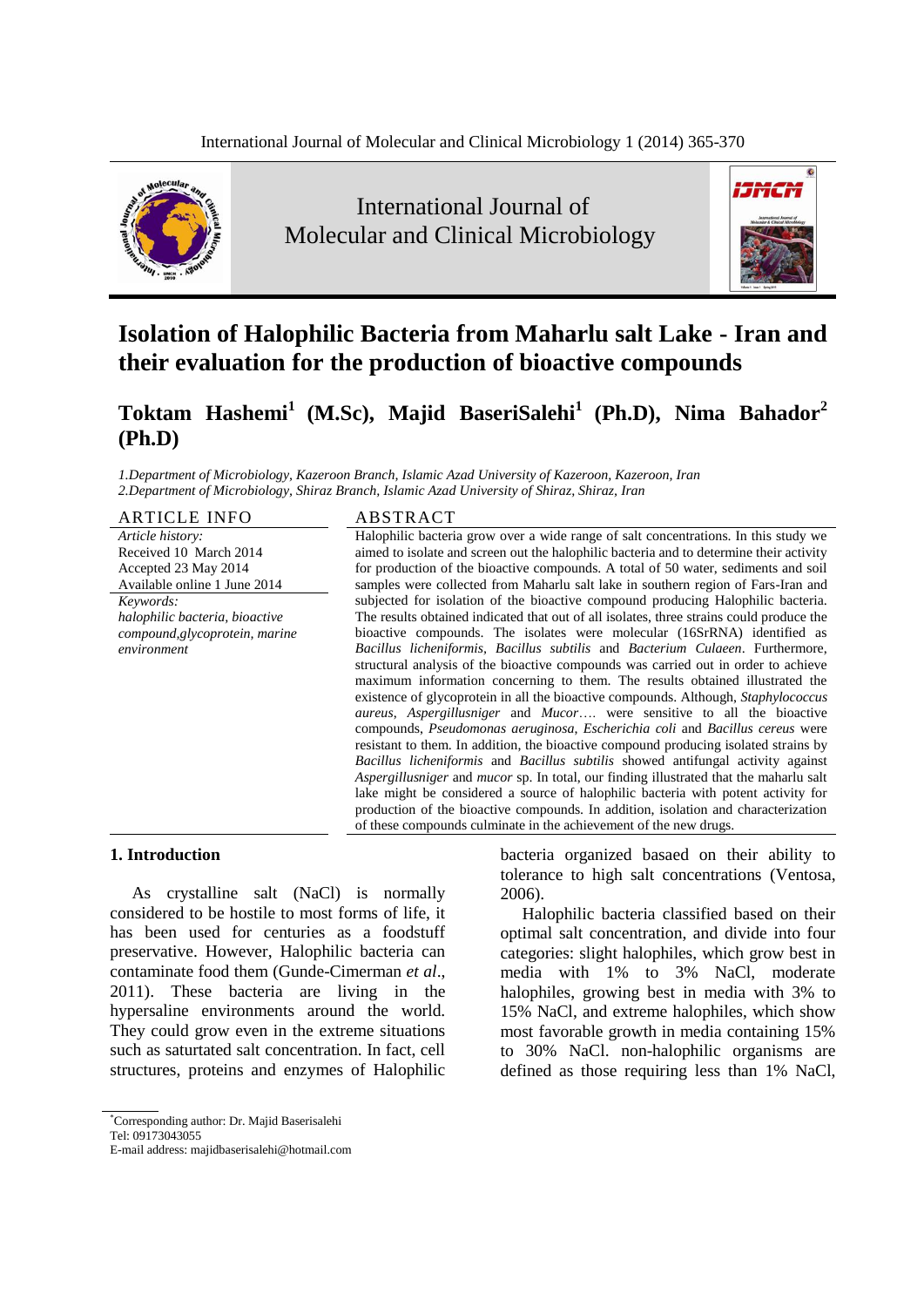366 T. Hashemi et al.,*/* International Journal of Molecular and Clinical Microbiology 1 (2014) 365-370

whereas if they can endure high salt concentrations are considered as halotolerant microorganisms (Kushner and Kamekura., 1988; Mellado et al., 2013).

Although, it was proved that Halophilic bacteria have potent activity for production of antimicrobial compounds, their antimicrobial spectrum against pathogenic microorganisms are differ. Therefore, these bioactive compounds might consider as therapeutics directly or used as lead structures for drug innovation (Proksch et al., 2002; Kamat and Kerkar., 2004).

Based on foregoing evidence the present study conducted to isolate and identified Halophilic bacteria from Maharlu Lake in the south of Shiraz-Iran and evaluate their potential for production of the bioactive compounds. Furthermore, the bioactive compounds were characterised based on their physical and chemical properties.

# **2. Materials and Methods**

### *2.1. Sample collection*

In total 50 water, soil and sediment samples were collected from the Maharlu salt lake in the southern region of Fars-Iran. All collected samples were subjected to isolation of the bioactive compound producing halophilic bacteria. To perform the experiment, 10 ml of each sample was added into six tubes containing nutrient broth with various concentrations (0.5, 1, 1.5, 2, 3, 4 M) of salt. The suspensions were kept in a shaker incubator at 35°C, 130 rpm for 24 hours.

Then, the suspensions were cultivated on the nutrient agar with various concentrations (0.5, 1, 1.5, 2, 3, 4 M) of salt and incubated at 35°C for 48 hours under aerobic conditions.

# *2.2. Screening of bioactive compound producing strains*

The bacterial colonies obtained from the samples separately were inoculated into hundred milliliters of nutrient broth with various concentrations of salt  $(0.5, 1, 1.5, 2, 3, 4 M)$  and incubated at 35°C, 200 rpm for 24h. Then, 5ml of each culture broth was centrifuged at 12000 rpm for 30 min. Supernatant of each suspension

was assessed for antimicrobial property against bioassay strains of bacteria viz., *E.coli* PTCC 1330, *Staphylococcus aureus*, PTCC 1337 *Bacillus cereus* PTCC 1137, *Pseudomonas aeruginosa* PTCC1556, *Aspergillus niger* and *Mucor*……. To perform the test, bioassay strain was cultivated on Mueller Hinton agar and wells (5 mm in diameter) were made in plate agar using sterile sharp borer. Then, 100 µl of each supernatant was added into the each well and the plates were incubated at 35°C for 24h. Afterward, exhibition of a clear zone of growth inhibition considered bioactive compound activity.

# *2.3. Phenotypic identification of the bioactive producing strain*s

Bioactive producer strains of halophilic bacteria were identified by catalase, oxidase, nitrate, indole, urease, starch and gelatin hydrolysis tests and fermentation of glucose, sucrose, lactose, mannitol and xylose.

# *2.4. Authentication of the bioactive producing strains)*

Identification of antimicrobial producing strains was verified by Gene sequencing of 16SrRNA. This method was carried out as follows: DNA was extracted from the halophilic bacteria isolates by standard kit (Roche-Germany). Amplification of 16SrRNA was performed using universal perimers with Forward and Reverse of 5'-TTG GAG AGT TTG ATC CTG GCT C-3' and 5'-AGG AGG TGA TCC AAC CGC A-3', respectively.

Each reaction was performed in a total volume of 25.5 µl contained 14.5 µl of molecular biology-grade water (Sigma Aldrich Company Ltd.), 2.5 µl of 10×PCR buffer (Cinagen-Iran), 1 µl of each forward and reverse PCR primers, 1 µl of a 10 mM dNTPs (Cinagen-Iran), 0.5 µl of Smar taq polymerase (cinagen-Iran), 1 µl of 50mM  $MgCl<sub>2</sub>$  (cinagen-Iran) and 5 µl of DNA template. PCR amplification conditions on a thermocycler were as follows: 95°C for 5 min, followed by 35 cycles of 95°C for 40 s,  $60^{\circ}$ C for 30 s, and  $72^{\circ}$ C for 30 s with a final extension at 72°C for 10 min and stored at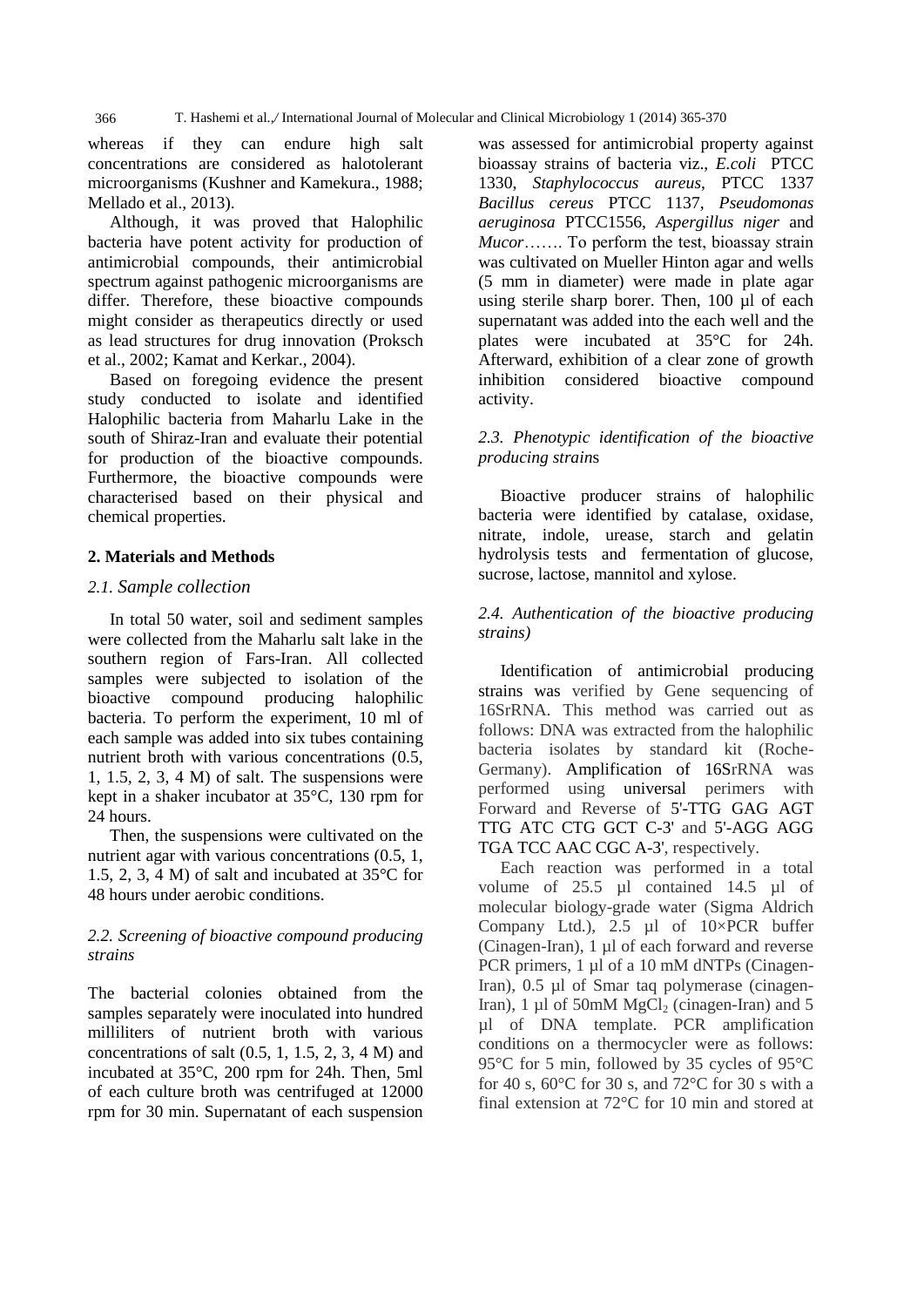4°C. All PCR products obtained were run on a 1% (w/v) agarose gel with a 1000 bp DNA ladder. PCR products were visualized follow by electrophoresis and staining with ethidium bromide. The purified PCR products have been sent to the National center of the Iranian Genetic Bank for DNA Gene sequencing.

# *2.5. Determination of Growth phase for production of the bioactive compound*

Production of the bioactive compound during growth of the halophilic strains estimated using the optical density. To perform the test, 5 ml of the culture at time intervals of 12, 24, 36, 48, 60 and 72 hrs was withdrawn, and the cells measured by the optical density at 620nm. The suspension was centrifuged at 12000 rpm for 10 min, then; their supernatant was assessed against *Staphylococcus aureus* PTCC 1337as mentioned above.

# *2.6. Extraction of the Bioactive compounds by different solvents*

The extraction was performed using different solvents viz., xylene, ethanol, methanol, ethyl acetate and chloroform. The solvents separately were added to the filtered supernatant in 1:1 proportion, and mixed by homogenizer for 45 min. Then, the mixtures were centrifuged at 5000 rpm for 15 min and the solvent parts were separated and evaporated at  $70$  and  $80^{\circ}$ C. The dark, brown and gummy compounds from each solvent was separated and subjected to further study (Dehnad et al., 2010).

## *2.7. Arbitrary Unit (AU) of bioactive compound*

To determine an Arbitrary Unit of the bioactive compound produced by halophilic bacteria isolates, the bacterial culturewas serially diluted  $(10^{-2}, 10^{-4}, 10^{-8}, 10^{-16}, 10^{-32}, 10^{-64}, 10^{-128})$ and  $10^{-256}$ ) then 100 µl of each dilution was added into the wells of seeded Muller Hinton agar by *Staphylococcus aureus* PTCC 1337. The plates incubated at 35°C for 24hrs and the Arbitrary Unit of each bioactive compound was determined by the reciprocal of the highest dilution exhibiting the antimicrobial effect.

*2.8. Optimization of bioactive compound production*

Production of the bioactive compounds was optimized by different temperatures, pHs, carbon and nitrogensources.

To determine the best temperature, 10ml of each bacterial culture containing 1M NaCl was kept at 40, 50, 60 and 70 for 24 h. To achieve the optimum pH for production of the bioactive compound, pH of each bacterial culture containing 1M NaCl (10 ml) was adjusted to 5, 6, 7, 8 and 9 using KOH and HCl. Furthermore, the best carbon and nitrogen sources for production of the bioactive compound was determined after cultivation of the isolates in present of glucose, lactose and glycerol as carbon sources and urea and peptone as nitrogen sources. In all cases, the bioactive compound production was evaluated by well agar diffusion against *Staphylococcus aureus* PTCC 1337.

# *2.9. Chemical analysis of the bioactive compound prodced by the Halophilic bacteria isolates*

Chemical analysis of the bioactive compound was determined using the protocol recommended by Fiedler (Fiedler, 1993). Commercially available readymade TLC sheets (Silica gel 60-F254 nm) spotted with the bioactive compounds obtained after extraction by the solvents. The sheets were dried and the following reagents were spray on them and kept in hot air oven at 120°C to observe the colour changing of the spots.

#### *Spraying reagents*

One gram of dimethyl amino benzaladehyde was mixed with 25 ml of 36% HCl and 75 ml of methanol. The stained sheets were heated to about 120° for a few minutes till maximal colouration. This reagent was specific for primary amines. Reagent A consisted of 0.5 g of blue tetrazolium mixed with 100 ml of methanol. Reagent B was prepared by mixing 24 g of sodium hydroxide in 50 ml water with 50 ml methanol. Reagent A and B were mixed 1:1 before use. The stained sheets were heated to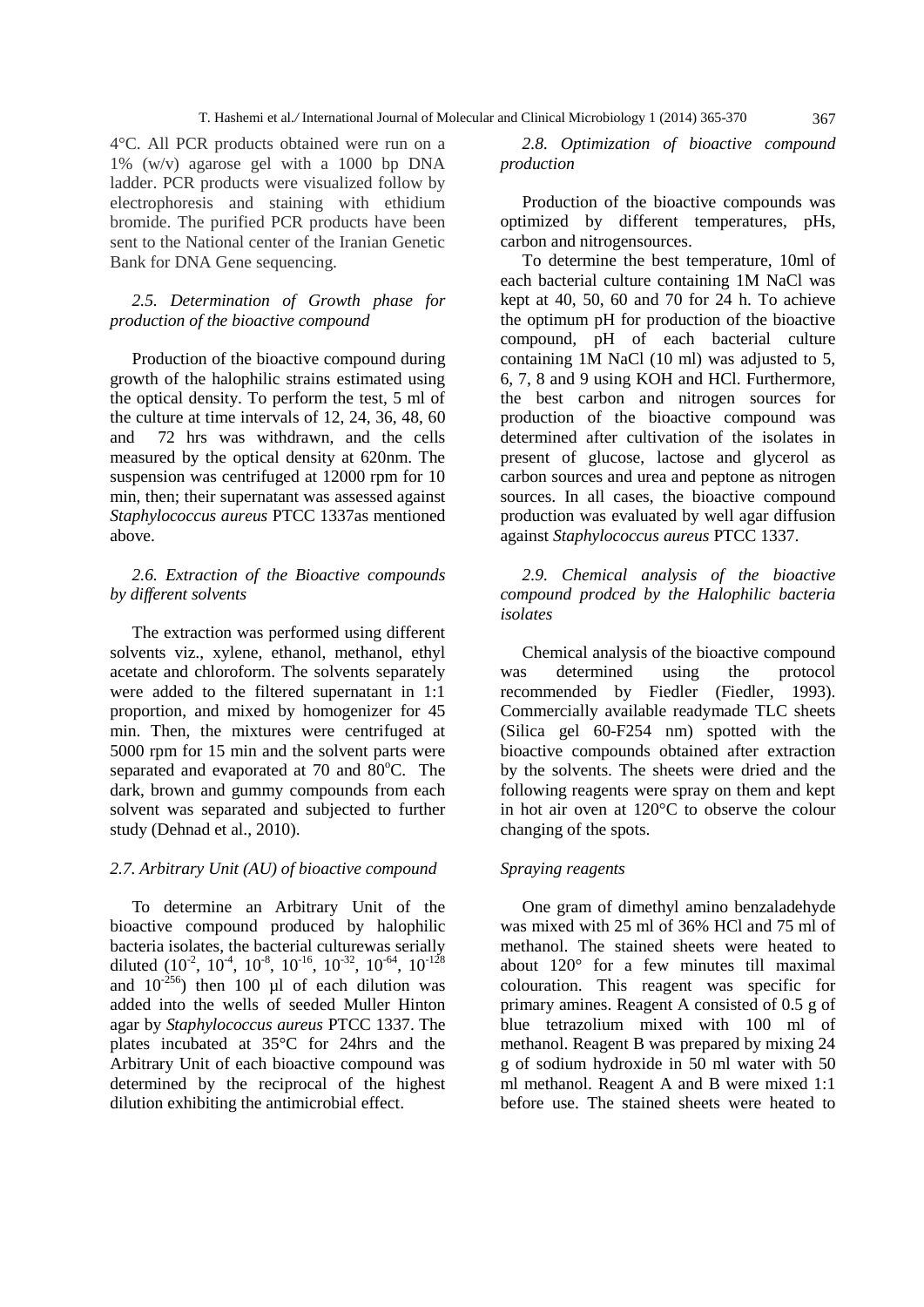368 T. Hashemi et al.,*/* International Journal of Molecular and Clinical Microbiology 1 (2014) 365-370

about 120°C for few minutes till maximal colouration. Blue or violet colour zone formation or a light background will indicates the positive result. This reagent was specific for steroids and reducing compounds.

One gram vanillin was mixed with 100 ml concentrated sulphuric acid. The stained sheets were heated to about 120°C for few minutes till maximal colouration. Coloured zones produced on a pale background were the indication of positive result. This reagent was specific for higher alcohols, phenols, steroids.

Reagent 1 consisting of 0.2 g naphthalene-1,3-diol in 100 ml ethanol was mixed 1:1 with reagent 2, which is 20% Sulphuric acid, just before use. The stained sheets were heated to about 120°C for few minutes till maximal colouration. Red, blue, green, violet, brown, orange or yellow coloured zone formation were the indication of positive results. This reagent was relatively specific for sugars.

# **3. Results**

# *3.1. Isolation and screening of the bioactive producing Halophilic bacteria*

In Total fifteen strains of Halophilic bacteria were isolated and assessed for the production of bioactive compounds. Out of all, three isolated strains could produce the bioactive compounds (*a1, f3* and *m4*). The results obtained from antimicrobial activity of the bioactive compounds indicated that *Staphylococcus aureus, Mucor* and *Aspergillus niger* were sensitive and *Escherichia coli, Pseudomonas aeruginosa* and *Bacillus cereus* were resistant to all the bioactive compounds. In addition, the bioactive compound of *a1*and *m4* showed high and less antimicrobial activity respectively (table 1).

# *3.2. Identification of bioactive producing Halophilic bacteria*

The results obtained from identification of Halophilic bacteria isolates illustrated that antimicrobial producing Halophilic bacteria were *Bacillus licheniformis* strain KIBGE, *Bacillus subtilis* subsp. natto BEST195 and

*Bacterium Culaeen* E9M. They produced the bioactive compounds of a1, f3 and m4 respectively.

# *3.3. Extraction of the bioactive compounds by different solvents*

The result obtained from the extraction of the bioactive compounds of different solvents indicated that out of all solvents chloroform was the best solvents for extraction of all bioactive compounds.

# *3.4. Optimization of the bioactive compounds production*

The results obtained from the optimization of bioactive compound production by the isolated strains showed that the best temperature and pH for the production was 35°C and 7 respectively. On the other hand glucose and peptone recognized as best carbon and nitrogen sources for production of the bioactive compounds. Arbitrary Units obtained for both bioactive compounds were 128 AU.

# *3.5. Bacterial Growth phase for production of the bioactive compounds*

The results obtained from the production of bioactive compounds during growth of the isolates indicated that the phase production of the compounds was similar for all three strains and started on  $36<sup>th</sup>$  hours and reach to maximum level on  $72<sup>th</sup>$  of the bacterial growth. Hence, it can be interpreted that the stationary phase is a phase of the bioactive compound production for all isolates (Figure 1).

# *3.6. Chemical composition of the bioactive compounds*

The structural analysis of the bioactive compounds by spraying reagents illustrated the existence of sugars and proteins in the structure of the compounds. In addition, among of sugar in the structure of the bioactive compound of *a1* was relatively more and in *m4* was less. Furthermore, alcohol, phenol and steroid groups existed in the bioactive compounds.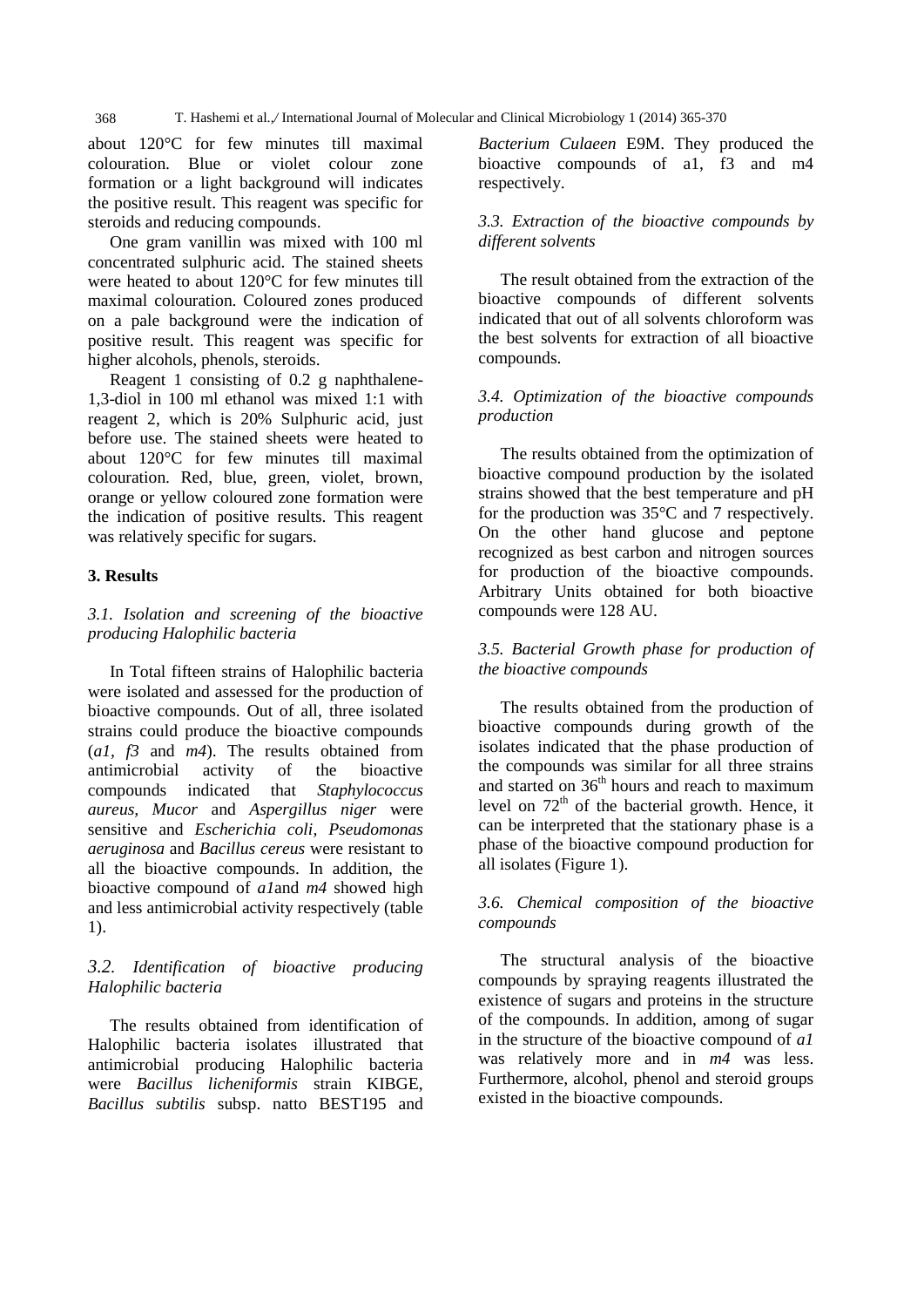T. Hashemi et al / International Journal of Molecular and Clinical Microbiology 1 (2014) 365-370 369

**Table1**. Antimicrobial activity of the compounds produced by Halophilic bacteria isolates

|                        | Inhibition zone (mm) of<br>the bioactive compounds of |  |    |
|------------------------|-------------------------------------------------------|--|----|
| Microorganisms         | $\overline{a}$                                        |  | m4 |
| Escherichia coli       |                                                       |  | _* |
| Pseudomonas aeruginosa |                                                       |  |    |
| Staphylococcus aureus  |                                                       |  |    |
| <b>Bacillus</b> cereus |                                                       |  |    |
| Aspergillusniger       | 13                                                    |  |    |
| Mucor sp.              |                                                       |  |    |

*\*, no zone*

**Figure1.** Growth curves of *Bacillus licheniformis* and its relations to bioactive compound production



#### **4. Discussion**

A great variety of microbial life could be observed in brine from marine salinity up to about 3–3.5 mol/l NaCl. Halophiles are saline loving organisms that living in hypersaline environments (Molinski, 1993; Salameh and Wiegel, 2007) .They include prokaryotic as well as eukaryotic microorganisms with the ability to balance internal osmotic pressure and resist to the denaturing effects of salts (Salameh and Wiegel, 2007). They belong to the genus; *Arhodomonas, Pseudomonas, Alcaligenes, Flavobacterium, Alteromonas, Acinetobacter, Halobacillus* and *Bacillus* (Mellado and Ventosa, 2003; Kamat and Kerkar, 2004). In the present study different genus of Halophilic bacteria were isolated and subjected for production of the bioactive compounds. Our finding illustrated the detection of three Halophilic strains of *Bacillus* viz., *Bacillus licheniformis*, *Bacillus subtilis* and *Bacterium Culaeen* with potent activity for production of the bioactive compounds. *Bacterium Culaeen* as

intriguing bacterium, which first detected in India, but less information concerning to this bacterium is available. Only Based on its morphology, Gram stain and biochemical tests might be considered as the genus close to Halophilic *Bacillus*. Furthermore, *Bacillus licheniformis* (the bioactive compound producer of a1) showed relatively potent antimicrobial activity and *Bacterium Culaeen* (the bioactive compound producer of m4) exhibited less antimicrobial activity.

On the other hand, the results obtained from determination of growth phase of the bioactive compound production indicated that the production phase of the bioactive compounds for all the isolated strains was exponential phase. Therefore, it can be interpreted that the bioactive compounds are bacteriocin and probably they are Halocins. This claim could be verified by chemical analysis of the bioactive compounds and existence of proteins in the structure of the bioactive compounds.